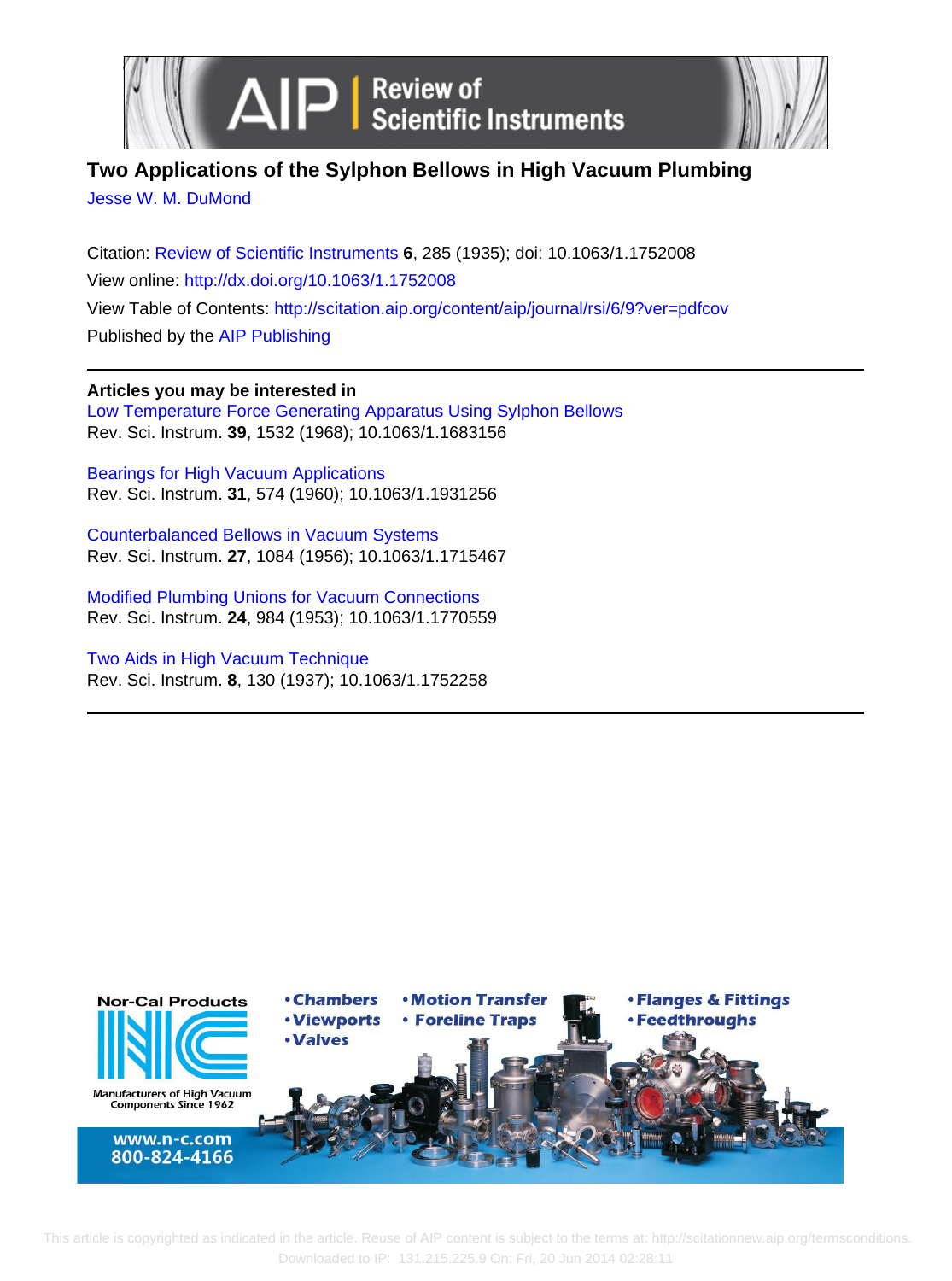# **Two Applications of the Sylphon Bellows in High Vacuum Plumbing**

# A. A HIGH VACUUM VALVE

**The** term "vacuum plumbing" is intended to express briefly the mass of technique which has recently been developed by which vacua from  $10^{-4}$  to  $10^{-6}$  mm Hg or better are obtained in systems mainly of metal and of large volume. The large high voltage x-ray tubes and ion accelerating tubes of C. C. Lauritsen at the California Institute of Technology, E. O. Lawrence at Berkeley and Merle Tuve at the Bureau of Terrestrial Magnetism are three examples of such systems.

It is found extremely convenient to provide valves at various points in such vacuum systems. These permit especially of isolating various parts of a system in testing for leaks and serve many other useful purposes as well. It is highly desirable to eliminate permanently all suspicion of leakage at the valves themselves in order to simplify the work of leak hunting. Joints where no relative motion occurs may readily be made tight in a number of wellknown ways but in a valve the packing gland which is disturbed every time the valve is opened or closed always remains open to suspicion. The valve here described is guaranteed when properly made to be absolutely in a class with Caesar's wife so that the attention of the leak hunter need never be wasted in its direction. Moreover a simple method of testing this valve permits the leak hunter to base his faith in its tightness on a solid experimental foundation.

Figs. 1A and B show a typical  $1\frac{1}{4}$ -inch valve before and after installing the sylphon. The valve here shown is a Crane No.7 but many other makes of valve are doubtless just as readily adaptable. All such valves are very inexpensive. The packing 1 and the sleeve 2 are removed from the valve. The bonnet  $3$  is centered in the lathe and the depression  $4$  is turned out with straight cylindrical sides and a flat bottom with a small groove for the lip of the sylphon as shown at 5. Standard sylphons are obtainable to fit nearly any size valve. For the  $1\frac{1}{2}$ -inch valve here pictured the proper sylphon is  $1\frac{5}{8}$ -inch O.D. The valve gasket holder 6 comes provided with four prongs 7 which serve to guide it as it rises while the valve is being opened. Chuck the gasket holder in the lathe, turn off these four prongs and finish the

top surface smooth with another smaIl groove for the other lip of the sylphon as shown at 8. To secure good alignment and to keep the gasket holder centered in the absence of the prongs drill a  $\frac{1}{8}$ -inch hole for the pin  $\theta$  clear through the gasket holder. The valve stem *10* held in a collet chuck in the lathe is also drilled out for this pin. We always take the precaution to tin the inside surface of the gasket holder against which the gasket fits with soft solder in case the brass may have tiny pores. Tin the grooves and flat surfaces on bonnet and gasket holder before sweating on the sylphon. At the same time the pin  $\ell$  is sweated into the hole in the gasket holder. The entire assembly of bonnet, sylphon and gasket holder can now be tested for tightness by removing the hand wheel 11 and the cap 12 and screwing onto the threads 13 a piece of pipe with a standard pipe coupling at the end. For the  $1\frac{1}{4}$ -inch valve here shown a  $\frac{3}{4}$ -inch pipe coupling will be found to fit here exactly. This pipe can thus be connected to compressed air and the bonnet, sylphon and gasket holder immersed under water or painted with soap suds to reveal any leaks in the soldered joints or pores in the castings. We have for our own peace of mind painted the septum 14with glyptal lacquer on the side toward the atmospheric pressure to remove suspicion of leaks through pores in the casting. We reassemble the bonnet on the valve with a rubber gasket 15. An endless lead fuse wire gasket could also be used here as the union collar 16 permits of exerting considerable pressure. We use the softest rubber gasket 17 obtainable for this type of valve. After the valve has been assembled in the vacuum line all joints and indeed the whole exterior surface is painted with shellac or glyptal. The shiny painted surface especially near the joints is to be carefully examined during the first service for "suck-ins." We have found valves made in this way to be permanently reliable over long periods of time.

### B. A FLEXIBLE NONCOLLAPSIBLE VACUUM COUPLING

Fig. 2 shows a simple design of flexible sylphon coupling which we have adopted where glass pumps or glass tubing are to be connected to a rigid metal system to avoid introducing strains into the glass. It has obviously many, other applications. The design permits two degrees of flexural



 This article is copyrighted as indicated in the article. Reuse of AIP content is subject to the terms at: http://scitationnew.aip.org/termsconditions. Downloaded to IP: 131.215.225.9 On: Fri, 20 Jun 2014 02:28:11